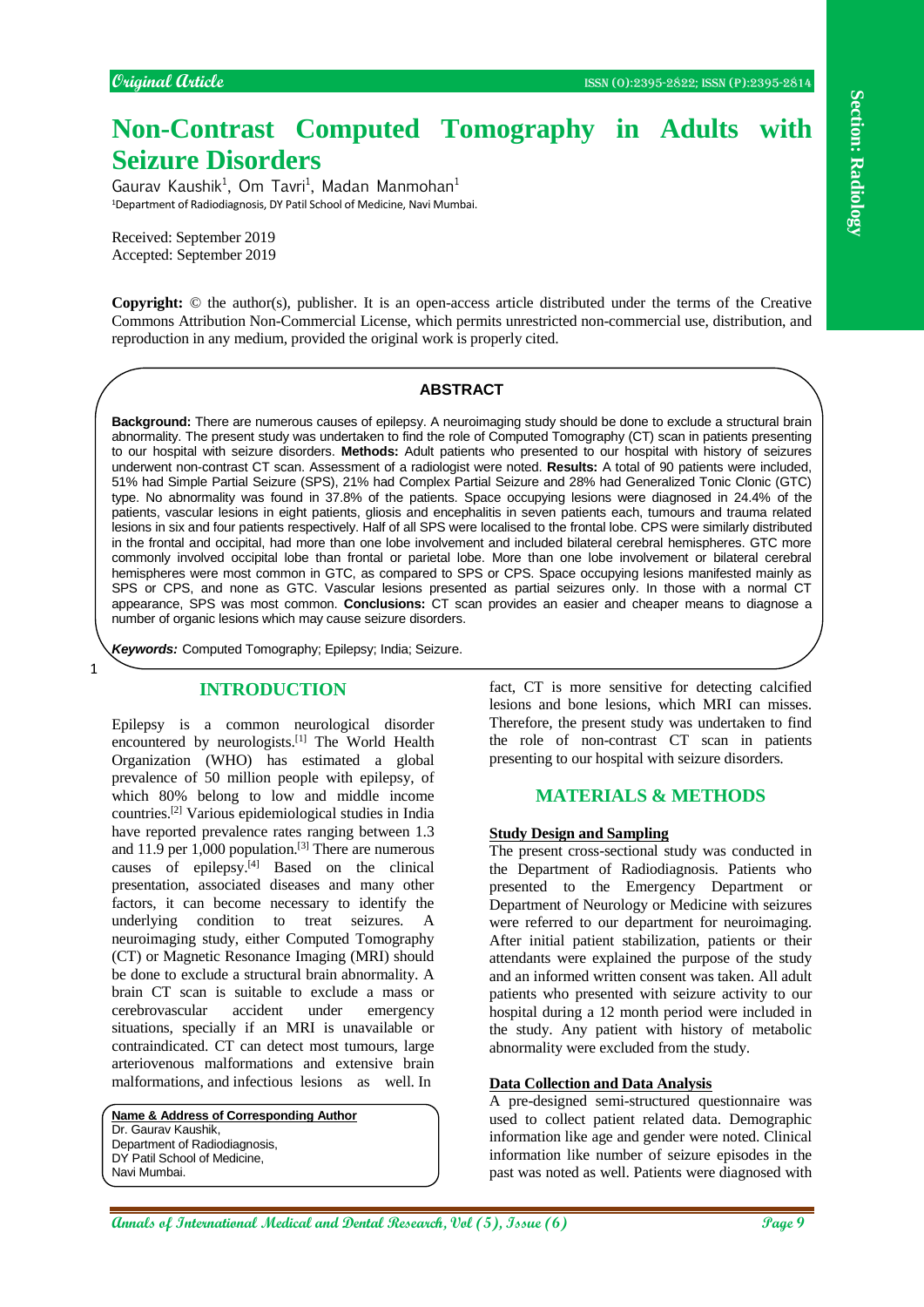## **Kaushik et al; Non-Contrast Computed Tomography in Adults with Seizure Disorders**

seizure sub-type based on their clinical presentation by the consultant. Patients were classified as Generalized Tonic Clonic if no focal phenomena at onset happened; Simple Partial Seizure if unilateral motor activity, usually clonic, without or with secondary generalization or sensory or cognitive experience or cessation of behavior without loss of consciousness or motor activity happened; Partial Complex seizures if partial simple phenomena happened with impairment of consciousness, with or without automatism. Non-contrast CT scans were reviewed by a radiologist for anatomical locational and a final diagnosis was made based on imaging results. Patients were scanned using Single Slice Spiral: GE CT/e machine, a modified fifth generation scanner. Slice thickness was 1 mm, 2 mm, 5 mm and 10 mm. The findings of the CT scans were noted for all patients. Data were analysed and tabulated.

# **RESULTS**

|  |                       | Table 1: Baseline characteristics of the patients |  |  |
|--|-----------------------|---------------------------------------------------|--|--|
|  | included in the study |                                                   |  |  |

| <b>Variables</b>           | n    | $\frac{0}{0}$ |
|----------------------------|------|---------------|
| Age distribution           |      |               |
| Less than 20               | 14   | 15.6%         |
| $21$ to 40                 | 23   | 25.6%         |
| 41 to 60                   | 32   | 35.6%         |
| More than 60               | 21   | 23.3%         |
| <b>Gender distribution</b> |      |               |
| Females                    | 16   | 17.8%         |
| Males                      | 74   | 82.2%         |
| Type of residence          | 0.0% |               |
| Urban                      | 32   | 35.6%         |
| Rural                      | 58   | 64.4%         |

|                                       |  | Table 2: Description of various clinical characteristics |
|---------------------------------------|--|----------------------------------------------------------|
| of the patients included in the study |  |                                                          |

| or the patients included in the study |                |               |  |  |
|---------------------------------------|----------------|---------------|--|--|
| <b>Clinical variables</b>             | $\mathbf n$    | $\frac{0}{0}$ |  |  |
| <b>Episodes of seizure</b>            |                |               |  |  |
| Single                                | 27             | 30.0%         |  |  |
| Two                                   | 20             | 22.2%         |  |  |
| Three                                 | 16             | 17.8%         |  |  |
| More than three                       | 27             | 30.0%         |  |  |
| <b>Clinical type of seizure</b>       |                |               |  |  |
| Simple partial                        | 46             | 51.1%         |  |  |
| Complex partial                       | 19             | 21.1%         |  |  |
| Generalised tonic clonic              | 25             | 27.8%         |  |  |
| <b>Final diagnosis</b>                |                |               |  |  |
| Space occupying lesion                | 22             | 24.4%         |  |  |
| Vascular                              | 8              | 8.9%          |  |  |
| <b>Gliosis</b>                        | 7              | 7.8%          |  |  |
| Encephalitis                          |                | 7.8%          |  |  |
| Tumour                                | 6              | 6.7%          |  |  |
| Trauma                                | 4              | 4.4%          |  |  |
| No diagnosis made                     | 34             | 37.8%         |  |  |
| Others                                | $\overline{2}$ | 2.2%          |  |  |

During the study period, a total of 90 patients were included in the study. [Table 1] describe demographic variables of the patients. Mean age of the patients was  $37.5 \pm 6.21$  years and 41 to 60 years was the most common age group (35.6%). Least

**Annals objects and research international consider and propositional consider and international medical and international medical and international medical and international medical and international medical and internati** number of patients were below the age of 20 years. We observed that 82.2% of the patients were males and approximately two thirds had a rural residence. Clinical history obtained from the patients revealed single seizure episode in 30% of the patients, two episodes in 22%, three episodes in 18% and 30% of the patients had more than three episodes. Based on the clinical history and examination, almost half of the patients had Simple Partial Seizure (SPS), 21% had Complex Partial Seizure and rest of the 28% had Generalized Tonic Clonic (GTC) type of seizures. On non-enhanced CT scan, no abnormality was found in 37.8% of the patients, as a result of which no particular diagnosis could be made in these patients. Space occupying lesions were diagnosed in 24.4% of the patients, which included tubercular granuloma and neurocysticercosis [Table 2]. Vascular lesions were found in eight patients, which included chronic infarcts mainly. Gliosis and encephalitis was diagnosed in seven patients each. Tumours and trauma related lesions were found in six and four patients respectively. Other lesions like ventricular cyst and sclerosis was diagnosed in two patients.

| Table 3: Clinical seizure type in relation to anatomical |
|----------------------------------------------------------|
| location and CT based final diagnosis                    |

| rocatron anu CT bascu nnar unagnosis<br><b>Clinical type of seizure</b> |                |                |                |  |
|-------------------------------------------------------------------------|----------------|----------------|----------------|--|
| <b>Anatomical</b>                                                       | <b>Simple</b>  | <b>Complex</b> | <b>General</b> |  |
| location of                                                             | partial        | partial        | tonic          |  |
| lobe                                                                    | seizure        | seizure        | clonic         |  |
|                                                                         | $(n=46)$       | $(n=19)$       | $(n=25)$       |  |
| Frontal                                                                 | 23             | 4              | $\theta$       |  |
| Parietal                                                                | 8              | $\theta$       | $\theta$       |  |
| Temporal                                                                | 6              | $\overline{2}$ | $\overline{0}$ |  |
| Occipital                                                               | 1              | $\overline{4}$ | 3              |  |
| More<br>than<br>1                                                       | 4              | 5              | 10             |  |
| lobe                                                                    |                |                |                |  |
| <b>Bilateral</b>                                                        | $\overline{4}$ | $\overline{4}$ | 12             |  |
| cerebral                                                                |                |                |                |  |
| hemispheres                                                             |                |                |                |  |
| <b>Final diagnosis</b>                                                  |                |                |                |  |
| Space                                                                   | 19             | 3              | $\overline{0}$ |  |
| occupying                                                               |                |                |                |  |
| lesion                                                                  |                |                |                |  |
| Vascular                                                                | 5              | 3              | $\Omega$       |  |
| Gliosis                                                                 | 3              | 1              | 3              |  |
| Encephalitis                                                            | 4              | 1              | $\overline{c}$ |  |
| Tumour                                                                  | $\overline{0}$ | 3              | 3              |  |
| Trauma                                                                  | $\overline{0}$ | 3              | $\mathbf{1}$   |  |
| diagnosis<br>No                                                         | 17             | 5              | 12             |  |
| made                                                                    |                |                |                |  |
| Others                                                                  | $\theta$       | 1              | $\mathbf{1}$   |  |

[Table 3] describe the association of clinical type of seizure disorder with anatomical location and CT based final diagnosis. Half of all SPS were localised to the frontal lobe. CPS were similarly distributed in the frontal and occipital, had more than one lobe involvement and included bilateral cerebral hemispheres. None of the CPS case involved parietal lobe. GTC more commonly involved occipital lobe than frontal or parietal lobe. More than one lobe involvement or bilateral cerebral hemispheres were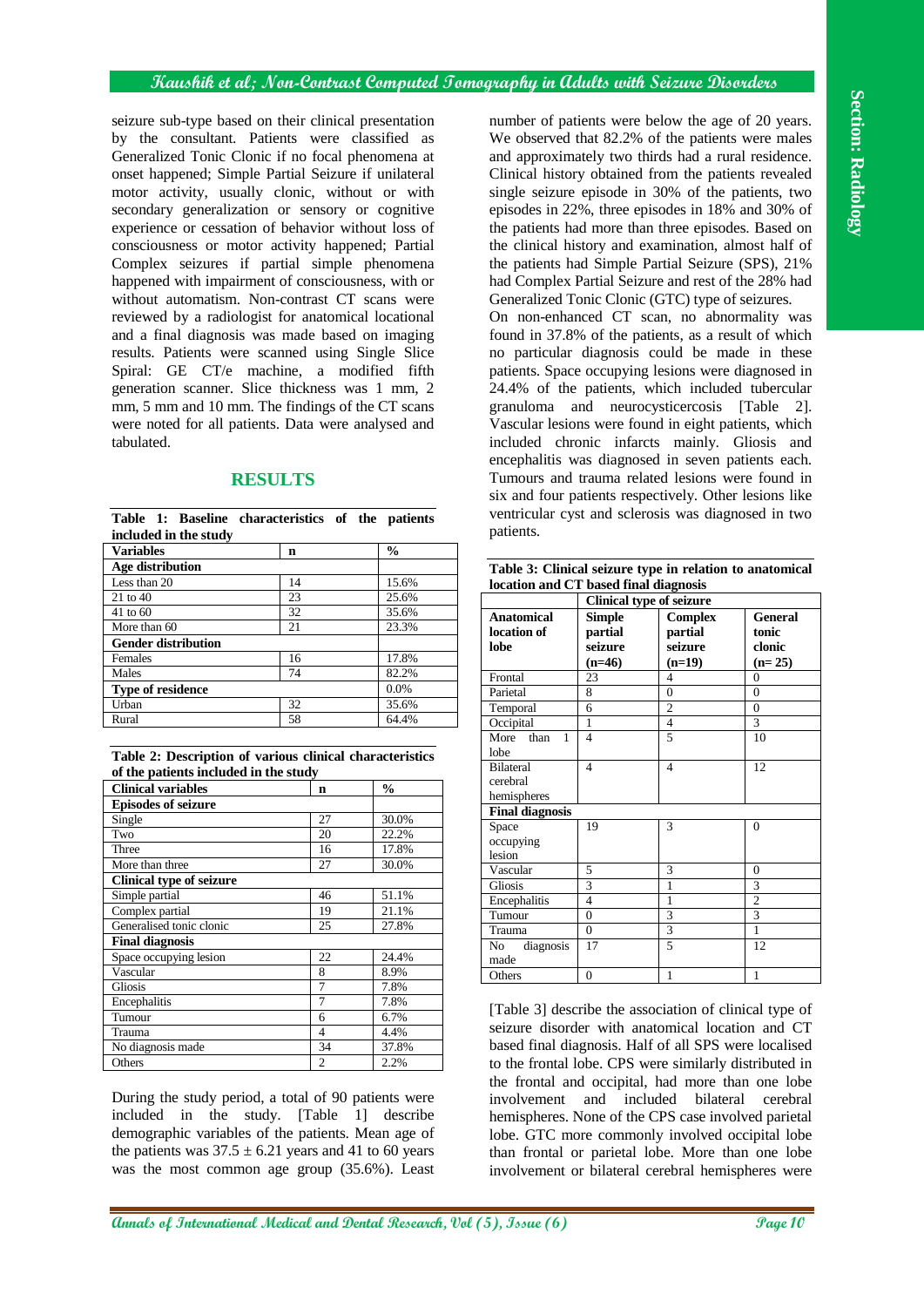most common in GTC, as compared to SPS or CPS. Space occupying lesions manifested mainly as SPS  $(n=19)$  or CPS  $(n=3)$ , and none as GTC. Vascular lesions presented as partial seizures only. None of the tumours and trauma lesions presented as SPS. In those without a diagnosis (normal CT appearance), SPS was most common (n=17), followed by GTC  $(n=12)$  and CPS  $(n=5)$ .

#### **DISCUSSION**

**And controls a GTC, as compared to Section 14. The matrix of Constructions of International Annals of CTC via Constructions of International Annals of CTC via Constructions of The Constructions of The Construction 14. Th** Seizure activity can occur due to numerous reasons and finding the underlying cause has always been a challenge for neurological experts. Neuroimaging modalities are, in most cases, able to identify many of these cause, as in our study. In the seizure classification system established by the International League Against Epilepsy, auras are called simple partial seizures; "simple" means that consciousness is not impaired and "partial" means that only part of the cortex is disrupted by the seizure.[5] The symptoms of simple partial seizures vary from one patient to another and depend entirely on where the seizure originates in the brain, that is, the part of the cortex that is disrupted at the onset of the seizure. In our study half of all SPS cases had frontal lobe affected. A seizure that affects the motor cortex will result in rhythmic jerking movements of the face, arm, or leg on the side of the body opposite to the involved cortex (Jacksonian seizure). In contrast to partial seizures, generalized seizures appear to originate in all regions of the cortex simultaneously. In our study, space occupying lesions were the most common pathologies observed on CT scans. This group of patients mostly had tuberculoma granuloma and neurocysticercosis and mainly presenting as SPS. Puri and Gupta found that tuberculoma and<br>neurocysticercosis patients presented more neurocysticercosis patients presented more commonly with partial seizures as compared to

generalized seizures.[6] Thus was further supported by by the findings of Rathi et al who studied ring lesions in 94 patients and noticed partial seizures were partial in majority of the cases.[7] We found abnormalities in 62.2% of the patients

with the help of non-contrast CT scans. Sempere et al evaluated 98 patients, and noticed CT abnormalities in  $33.7\%$  patients.<sup>[8]</sup> Nair et al noted abnormality in  $47.7\%$  of the patients.<sup>[9]</sup> Schoenenberger and Heim performed CT scans in 119 patients, of which 42.85% were found to have abnormalities.<sup>[10]</sup> Henneman et al retrospectively reviewed CT scans of 333 patients, of which 52% were found to be abnormal. $[11]$  In these studies, CT scans in the emergency department for adult presenting with seizure resulted in a change of acute management in 9 to 17% of patients. Frequent CT abnormalities that changed acute management were traumatic brain injury, subdural hematomas, nontraumatic bleeding, cerebrovascular accidents,

tumors, and brain abscesses. Likewise conclusions have been drawn from pediatric studies as well.<sup>[12]</sup>

As for chronic seizures, Reinus et al retrospectively reviewed non-contrast CT scans of 115 patients and found abnormality in 20% of them.<sup>[13]</sup> However, evidence for the likelihood of CT imaging study changing management for patients with chronic seizures was not available and thus was not recommended by the authors. Mengistu et al performed a retrospective review of CT neuroimaging in 181 patients with epilepsy.<sup>[14]</sup> They demonstrated abnormal intracranial structural lesions in 31% of epileptic patients with CT. The authors concluded that a major proportion of the cases demonstrated focal epileptiform discharges and nonepileptiform features with abnormal intracranial pathologies.

#### **CONCLUSION**

CT scan provides an easier and cheaper means to diagnose a number of organic lesions in patients presenting with seizure disorders. As emergency MRI becomes more accessible in India and CT technology improves, studies including both imaging modalities, with a second set of blinded assessors, will be required to understand the role of neuroimaging in the diagnosis and management of seizure disorders.

#### **REFERENCES**

- 1. Mbuba CK, Ngugi AK, Newton CR, Carter JA: The epilepsy treatment gap in developing countries: a systematic review of the magnitude, causes, and intervention strategies. Epilepsia 2008; 49: 1491–1503
- 2. WHO: World Health Organization (WHO) Factsheet: Epilepsy 2015 (Last accessed July 10, 2018). http://www.who.int/mediacentre/factsheets/fs999/en/.
- 3. Panagariya A, Sharma B, Dubey P, Satija V, Rathore M. Prevalence, demographic profile, and psychological aspects of epilepsy in North-Western India: a community-based observational study. Annals of neurosciences. 2018;25(4):177- 86.
- 4. Berg AT, Berkovic SF, Brodie MJ, et al. Revised terminology and concepts for organization of seizures and epilepsies: Report of the ILAE Commission on Classification and Terminology, 2005–2009. Epilepsia. 2010;51:676–685.
- 5. Proposal for revised classification of epilepsies and epileptic syndromes. Commission on Classification and Terminology of the International League Against Epilepsy. Epilepsia 1989; 30:389.
- 6. Puri V, Gupta RK. Magnetic resonance imaging evaluation of focal computed tomography abnormality in epilepsy. Epilepsia 1991;32:460-6.
- 7. Rathi V, Thakur LC, Sariwal A. Non contrast-enhanced fourdetector multisection CT for the detection of ring lesions in seizures. Clin Radiol 2006;61:1041-6
- 8. Sempere AP, Villaverde FJ, Martinez-MenCndez B, Cabeza C, Peiia P, Tejerina JA. First seizure in adults: A prospective study from the emergency department. Acta Neurol Scand 1992;86:134-8.
- 9. Nair PP, Kalita J, Misra UK. Role of cranial imaging in epileptic status. Eur J Radiol 2009;70:475-80.